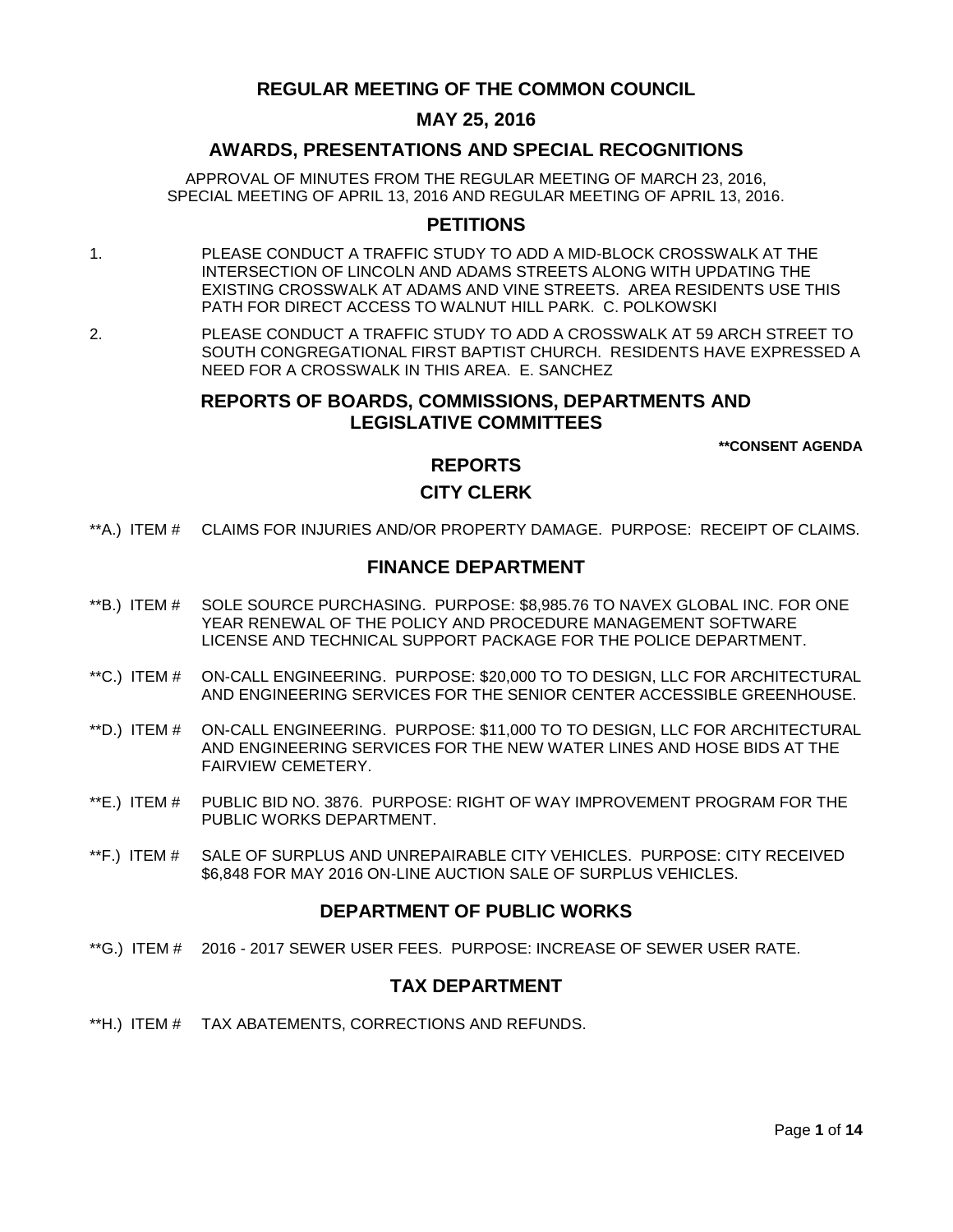# **NEW RESOLUTIONS**

- 1.) ITEM # [NEW BRITAIN DOWNTOWN DISTRICT. PURPOSE: ADDITIONAL LEVY OF 4.2 MILLS FOR](#page-6-2)  [THE MUNICIPAL FISCAL YEAR BEGINNING JULY 1, 2016. W. PABON](#page-6-2)
- 2.) ITEM # BUDGET AMENDMENT [FAIRVIEW CEMETERY. PURPOSE: \\$15,000 FROM FAIRVIEW](#page-7-0)  [CEMETERY TRUST TO TO DESIGN, LLC. FOR DEISGN SERVICES FOR NEW WATER](#page-7-0)  [LINES AND HOSE BIBS AT FAIRVIEW CEMETERY.](#page-7-0) [S. BLACK, J. HARGRAVES, D. SALERNO, L. SALVIO](#page-7-0)
- 3.) ITEM # [CODE OF ORDINANCES SEC. 13-18. PURPOSE: PROPOSED AMENDMENT TO THE](#page-8-0)  [CODE OF ORDINANCES REGARDING THE DEFINITION OF FAMILY.](#page-8-0)  [D. NAPLES, R. SMEDLEY](#page-8-0)
- 4.) ITEM # [LEASE AGREEMENT. PURPOSE: LEASE OF THIRTY PARKING SPACES OF THE](#page-12-0)  [SERGEANT HENRYJ. SZCZESNY PARKING GARAGE TO THE](#page-12-0) HOUSING AUTHORITY OF [THE CITY OF NEW BRITAIN FOR USE BY THE ELDERLY OF D'AMATO APARTMENTS.](#page-12-0) [J. GIANTONIO](#page-12-0)
- 5.) ITEM # [DEEP GRANT. PURPOSE: WASTEZERO TO PERFORM PUBLIC OUTREACH AND](#page-12-1)  [EDUCATION RELATED TO IMPLEMENTING A "SMART" PAYT PROGRAM.](#page-12-1) [D. NAPLES, J. SANDERS, JR.](#page-12-1)
- 6.) ITEM # [LED STREET LIGHT CONVERSION FOR THE PUBLIC WORKS DEPARTMENT.](#page-13-0) [D. NAPLES, J. SANDERS, JR.](#page-13-0)
- 7.) ITEM # [AMEND CODE OF ORDINANCES. PURPOSE: AMEND CODE OF ORDINANCES ANTI-](#page-13-1)[BLIGHT PROGRAM. J. GIANTONIO, D. SALERNO](#page-13-1)

# **UNFINISHED BUSINESS**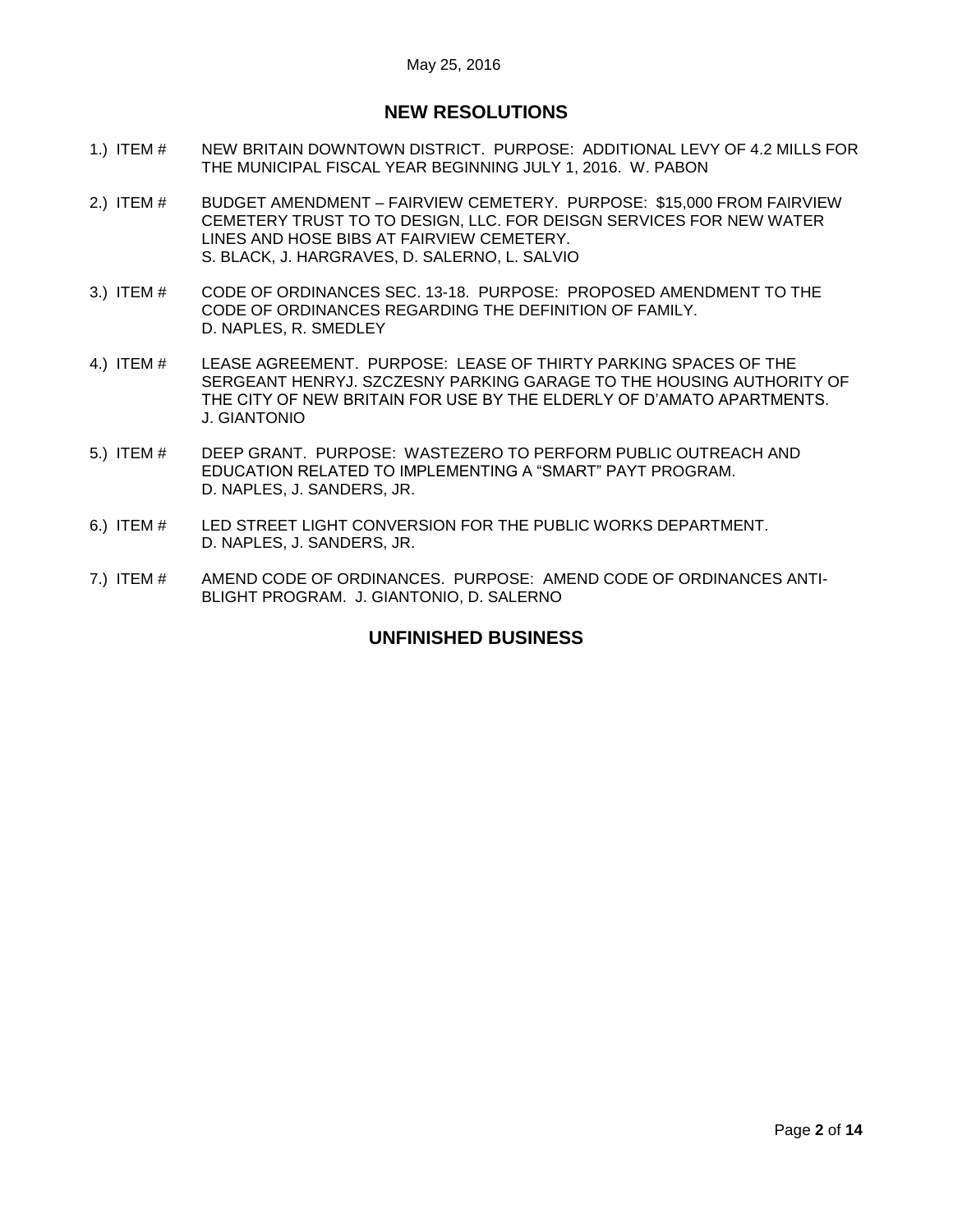## **REGULAR MEETING OF THE COMMON COUNCIL**

## **MAY 25, 2016**

## **AWARDS, PRESENTATIONS AND SPECIAL RECOGNITIONS**

APPROVAL OF MINUTES FROM THE REGULAR MEETING OF MARCH 23, 2016, SPECIAL MEETING OF APRIL 13, 2016 AND REGULAR MEETING OF APRIL 13, 2016.

### **PETITIONS**

- 1. PLEASE CONDUCT A TRAFFIC STUDY TO ADD A MID-BLOCK CROSSWALK AT THE INTERSECTION OF LINCOLN AND ADAMS STREETS ALONG WITH UPDATING THE EXISTING CROSSWALK AT ADAMS AND VINE STREETS. AREA RESIDENTS USE THIS PATH FOR DIRECT ACCESS TO WALNUT HILL PARK. C. POLKOWSKI
- 2. PLEASE CONDUCT A TRAFFIC STUDY TO ADD A CROSSWALK AT 59 ARCH STREET TO SOUTH CONGREGATIONAL FIRST BAPTIST CHURCH. RESIDENTS HAVE EXPRESSED A NEED FOR A CROSSWALK IN THIS AREA. E. SANCHEZ

## **REPORTS OF BOARDS, COMMISSIONS, DEPARTMENTS AND LEGISLATIVE COMMITTEES**

**\*\*CONSENT AGENDA**

# **REPORTS**

## **CITY CLERK**

- <span id="page-2-0"></span>\*\*A.) ITEM # CLAIMS FOR INJURIES AND/OR PROPERTY DAMAGE. PURPOSE: RECEIPT OF CLAIMS.
- REPORT OF: City Clerk

To Her Honor, the Mayor, and the Common Council of the City of New Britain: the undersigned beg leave to report the following:

ITEM #:

RE: CLAIMS FOR INJURIES AND/OR PROPERTY DAMAGE

CLAIMANTS NAME Niro, Kieandra

Perretta, Anne Marie

Mark H. Bernacki City Clerk

### **FINANCE DEPARTMENT**

- <span id="page-2-1"></span>\*\*B.) ITEM # SOLE SOURCE PURCHASING. PURPOSE: \$8,985.76 TO NAVEX GLOBAL INC. FOR ONE YEAR RENEWAL OF THE POLICY AND PROCEDURE MANAGEMENT SOFTWARE LICENSE AND TECHNICAL SUPPORT PACKAGE FOR THE POLICE DEPARTMENT.
- REPORT OF: Finance Dept., Purchasing Division

To Her Honor, the Mayor, and the Common Council of the City of New Britain: the undersigned beg leave to report the following:

ITEM #:

RE: Renewal of Policy and Procedure Management Software License and Technical Support Package for the New Britain Police Department

DATE: May 25, 2016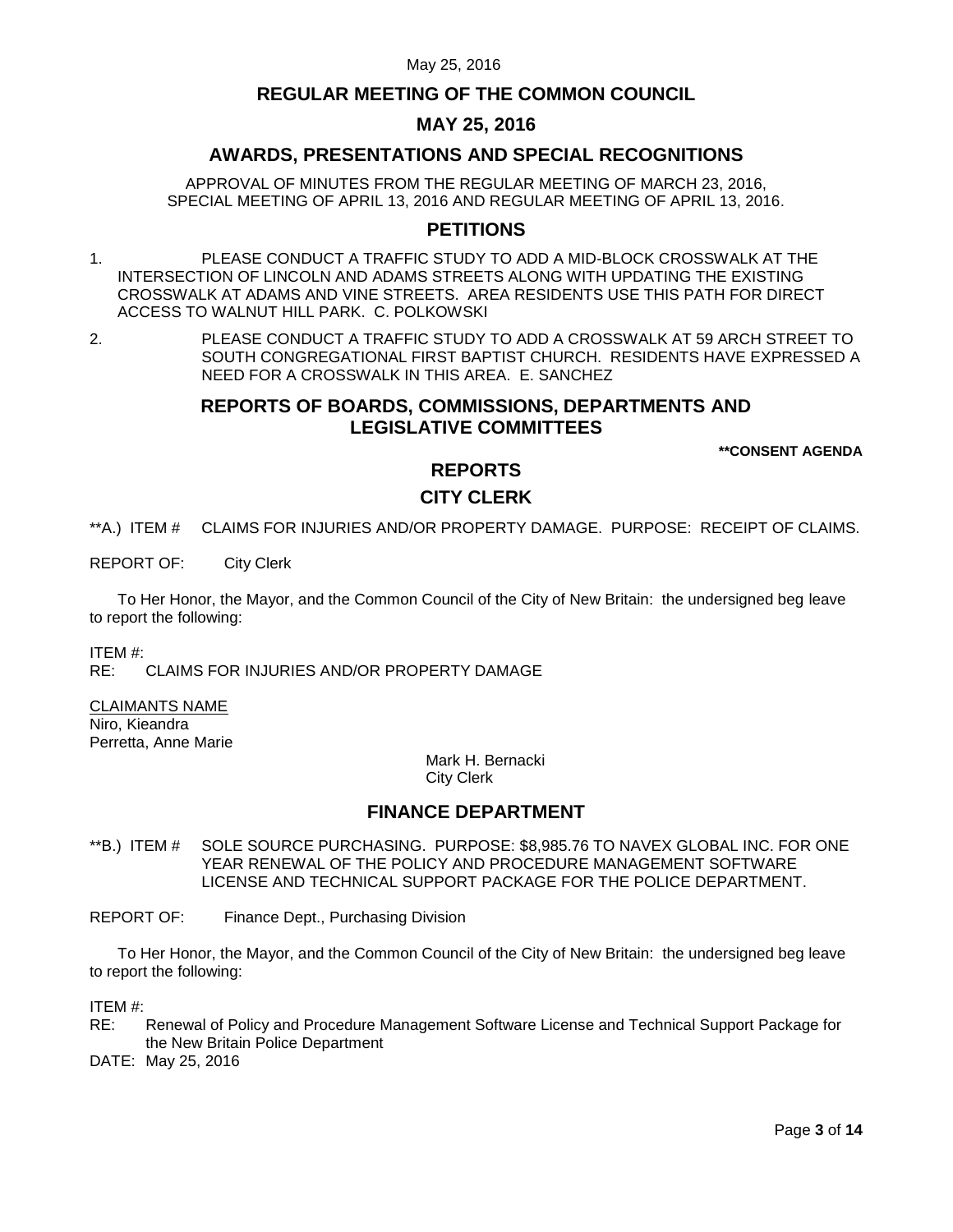In accordance with City Code of Ordinances, Chapter 2, Article VIII, Division 1, Section 2-541 (a), a purchase order was requested by the New Britain Police Department for a one (1) year renewal of their Policy and Procedure Management Software License and Technical Support Package.

| Supplier                             | <b>Services</b>                                                                                        | Total Price |
|--------------------------------------|--------------------------------------------------------------------------------------------------------|-------------|
| NAVEX Global Inc.<br>Lake Oswego, OR | Renewal of Policy and Procedure<br>Management Software License and<br><b>Technical Support Package</b> | \$8.985.76  |

The New Britain Police Department has requested a one (1) year renewal of their Policy and Procedure Management Software License and Technical Support Package. The Common Council approved the acquisition of this Policy and Procedure Management Software License and Technical Support Package through a State OPM Grant on April 24, 2013 per Resolution 32268. The actual purchase was completed on June 27, 2013, providing two (2) years of Technical Support. The Common Council also approved a renewal of the Policy and Procedure Management Software and Technical Support Package for one (1) year on May 27, 2015 per Resolution 33126. NAVEX Global, Inc. is the sole proprietor and provider of this Policy and Procedure Management Software License and Technical Support. The Purchasing Agent has verified that NAVEX Global Inc. is still the sole proprietor and provider of this Policy and Procedure Management Software License. Therefore bid solicitation for the purchase of the renewal of the Policy and Procedure Management Software License and Technical Support Package would not be beneficial to the City. Funding for this one (1) year License renewal and Technical Support Package is available in the Police Department's Administration account number 001211002-5436, Equipment Maintenance and Repair.

RESOLVED: That the Purchasing Agent is hereby authorized to issue a purchase order for \$8,985.76 to NAVEX GLOBAL, Inc. of Lake Oswego, OR, for the one (1) year renewal of the Policy and Procedure Management Software License and Technical Support Package for the New Britain Police Department.

> Jack Pieper Purchasing Agent

### <span id="page-3-0"></span>\*\*C.) ITEM # ON-CALL ENGINEERING. PURPOSE: \$20,000 TO TO DESIGN, LLC FOR ARCHITECTURAL AND ENGINEERING SERVICES FOR THE SENIOR CENTER ACCESSIBLE GREENHOUSE.

REPORT OF: Finance Dept., Purchasing Div.

To Her Honor, the Mayor, and the Common Council of the City of New Britain: the undersigned beg leave to report the following:

ITEM #: RE: On-Call Engineering Services DATE: May 25, 2016

The following on-call engineering project has been requisitioned following the award by the Common Council for on-call engineering contracts, Bid #3806, approved at its Regular Meeting of January 14, 2015.

| Project Name: | Senior Center Accessible Greenhouse                                    |
|---------------|------------------------------------------------------------------------|
| Vendor:       | TO DESIGN. LLC                                                         |
| Amount:       | \$20,000,00                                                            |
| Line Items:   | 2131900116-52088, LOCIP Parks Administration, Senior Center Greenhouse |
| Requested By: | Parks, Recreation and Community Services Department                    |

Scope: TO DESIGN, LLC will conduct an on-site inspection of the Senior Center. This will help them to prepare preliminary schematic drawings for the Accessible Greenhouse, any needed site upgrades and total costs of the project. TO DESIGN, LLC will then meet with the Parks, Recreation and Community Services Department to discuss their findings.TO DESIGN, LLC will then develop specifications and engineering prints for this project so it can be put out to bid. They will attend any meetings that may be held to answer questions from bidders during the bidding process. Once the bids are received, TO DESIGN, LLC will review the bids submitted to ensure compliance with the bid specifications. When the project has been awarded, they will conduct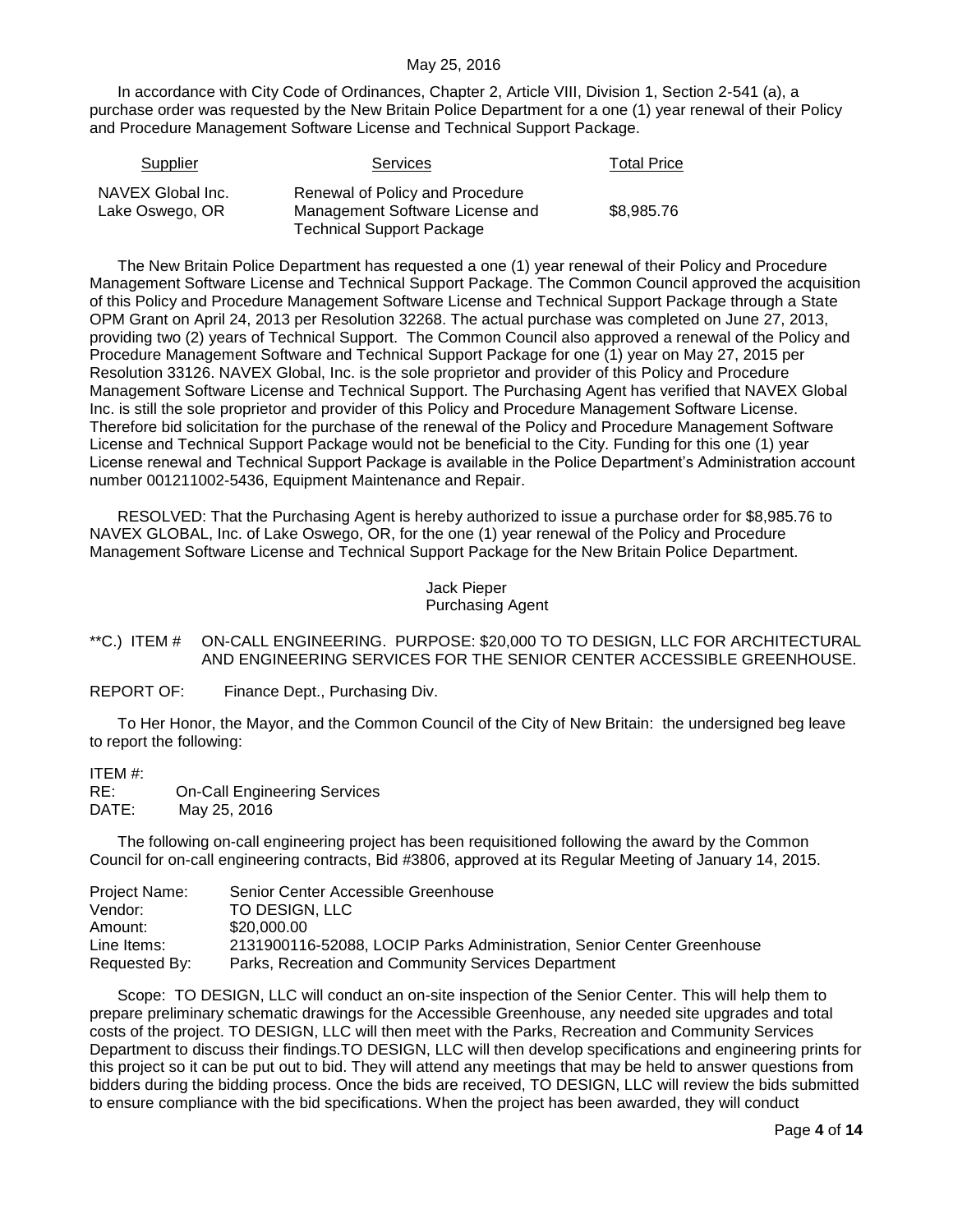meetings with the contractor awarded the bid in addition to on-site visits to assure that the Accessible Greenhouse and needed site upgrades are being conducted to specifications.

Resolved: That the Purchasing Agent be and is hereby authorized to issue a Purchase Order for \$20,000.00 to TO DESIGN, LLC for Architectural and Engineering Services for the Senior Center Accessible Greenhouse.

### Jack Pieper Purchasing Agent

### <span id="page-4-0"></span>\*\*D.) ITEM # ON-CALL ENGINEERING. PURPOSE: \$11,000 TO TO DESIGN, LLC FOR ARCHITECTURAL AND ENGINEERING SERVICES FOR THE NEW WATER LINES AND HOSE BIDS AT THE FAIRVIEW CEMETERY.

REPORT OF: Finance Dept., Purchasing Div.

To Her Honor, the Mayor, and the Common Council of the City of New Britain: the undersigned beg leave to report the following:

#### ITEM #:

RE: On-Call Engineering Services DATE: May 25, 2016

The following on-call engineering project has been requisitioned following the award by the Common Council for on-call engineering contracts, Bid #3806, approved at its Regular Meeting of January 14, 2015.

| Project Name: | New Water Lines and Hose Bibs at the Fairview Cemetery |
|---------------|--------------------------------------------------------|
| Vendor:       | TO DESIGN, LLC                                         |
| Amount:       | \$11,000.00                                            |
| Line Items:   | 204419103-5331, Cemetery Fund, Professional Services   |
| Requested By: | Parks, Recreation and Community Services Department    |

Scope: TO DESIGN, LLC will conduct an on-site inspection of Fairview Cemetery. They will also meet with the Public Works Department, Utilities Division, to obtain the locations and details of the water mains in the City Streets near the Cemetery. This will help them to prepare a plan and draft preliminary schematic drawings for the new water lines and hose bibs at the Cemetery. TO DESIGN, LLC will then meet with the Parks, Recreation and Community Services Department to discuss their findings.TO DESIGN, LLC will then develop specifications and engineering prints for this project so it can be put out to bid. They will attend any meetings that may be held to answer questions from bidders during the bidding process. Once the bids are received, TO DESIGN, LLC will review the bids submitted to ensure compliance with the bid specifications. When the project has been awarded, they will conduct meetings with the contractor awarded the bid in addition to on-site visits to assure that the water lines, hose bibs and needed site upgrades are being conducted to specifications.

Resolved: That the Purchasing Agent be and is hereby authorized to issue a Purchase Order for \$11,000.00 to TO DESIGN, LLC for Architectural and Engineering Services for the New Water Lines and Hose Bibs at the Fairview Cemetery.

#### Jack Pieper Purchasing Agent

<span id="page-4-1"></span>\*\*E.) ITEM # PUBLIC BID NO. 3876. PURPOSE: RIGHT OF WAY IMPROVEMENT PROGRAM FOR THE PUBLIC WORKS DEPARTMENT.

REPORT OF: Finance Dept., Purchasing Division

To Her Honor, the Mayor, and the Common Council of the City of New Britain: the undersigned beg leave to report the following:

ITEM #:

RE: Public Bid No. 3876, Right of Way Improvement Program for the Public Works Department, DATE: May 25, 2016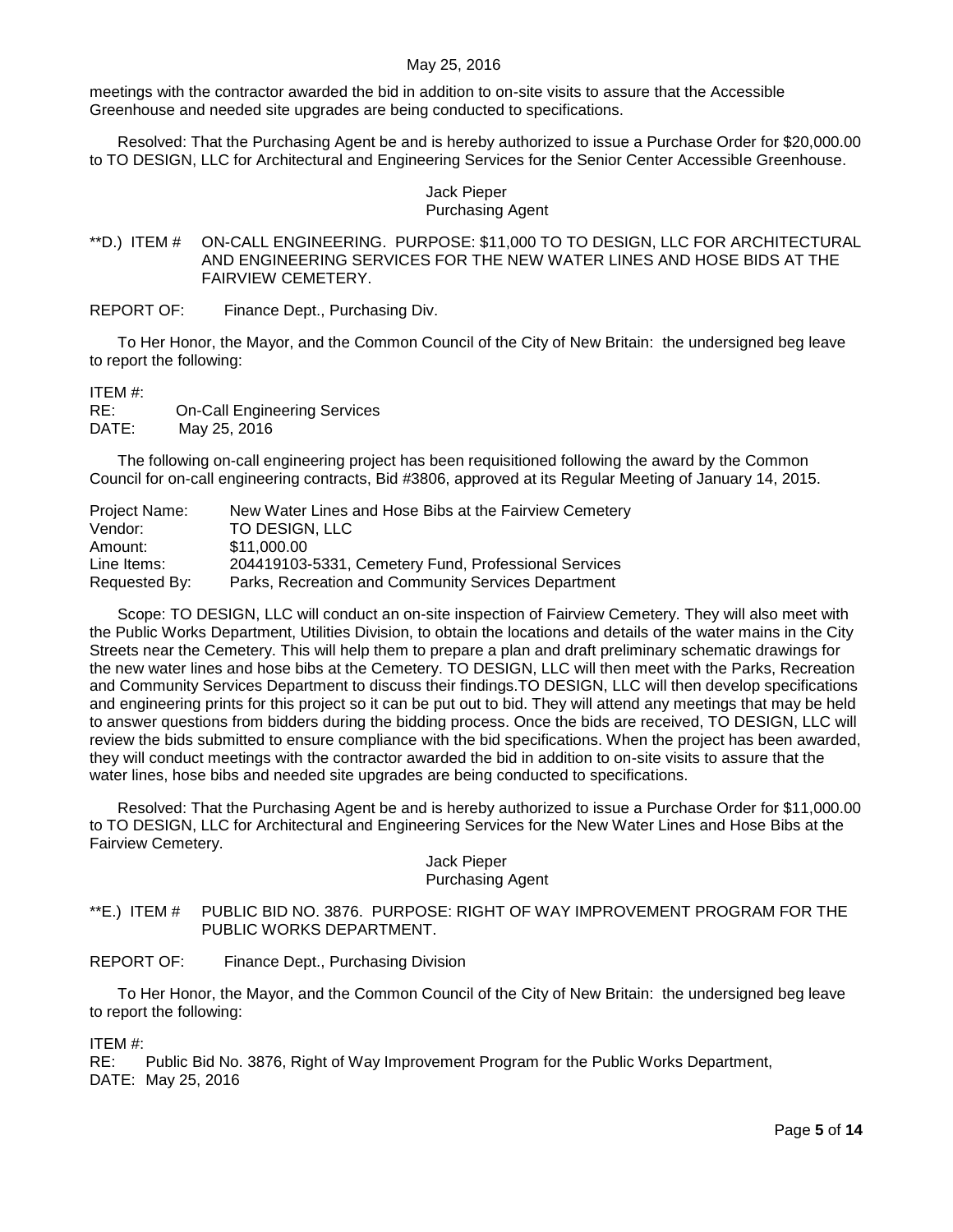Public Bid No. 3876 was solicited and received in accordance with the Purchasing Ordinances of the City of New Britain for the Right of Way Improvement Program for the Public Works Department. Funding is available for The Right Away Maintenance Program within the Public Works Department's from account number 0082950302-5454, Street Infrastructure Bond, Construction Contracts.

Invitations to bid were solicited and the bid was duly advertised in the New Britain Herald Newspaper, the City and State of Connecticut's Department of Administration Services websites and mailed to thirty-one (31) Construction Companies. The Purchasing Agent did not receive any letters from Construction Companies on the mailing list indicating that they could not provide a response to the bid request. Responses were received as per attached.

The bids were reviewed for conformance to specifications by the Public Works Department Administration and the Purchasing Agent. Therefore the Public Works Director is recommending that the bid be awarded to the following bidders on an On-Call Basis to Martin Laviero Contractor, Inc. of Bristol CT, T&S Caminito Concrete, LLC of Middletown, CT, and Colonna Concrete and Paving, LLC of Woodbridge, CT for this service, which will enable the Public Works Department to have the needed Right of Way improvements or repairs started within ten (10) days of notification to the contractor. These three (3) Contractors were awarded the bid for the Right of Way Improvement Program the last time it was put out to bid. The Right of Way Improvement work that they conducted on various City Streets for the Public Works Department meet all of the bid specifications.

RESOLVED: That the Purchasing Agent is hereby authorized to enter into a contract with and authorized to issue purchase orders for individual assignments up to a total of \$300,000.00 with Martin Laviero Contractor, Inc. of Bristol CT, T&S Caminito Concrete, LLC of Middletown, CT, and Colonna Concrete and Paving, LLC of Woodbridge, CT on an On-Call Basis for a period effective from June 1, 2016, to May 31, 2018 with an option for the City to extend the term through May 31, 2019 if approved and agreed upon by the Public Works Director for the Right of Way Improvement Program at the pricing on the attached and per the terms and specifications of Public Bid No. 3876.

> Jack Pieper Purchasing Agent

<span id="page-5-0"></span>\*\*F.) ITEM # SALE OF SURPLUS AND UNREPAIRABLE CITY VEHICLES. PURPOSE: CITY RECEIVED \$6,848 FOR MAY 2016 ON-LINE AUCTION SALE OF SURPLUS VEHICLES.

REPORT OF: Finance Dept., Purchasing Division

To Her Honor, the Mayor, and the Common Council of the City of New Britain: the undersigned beg leave to report the following:

ITEM #:

RE: Sale of Surplus and Unrepairable City Vehicles (Informational Report Only) DATE: May 25, 2016

Per Resolution 33363-2, dated February 10, 2016, the Purchasing Agent reports that he and the City's Public Works Fleet Manager conducted an on-line auction for some of the City's Surplus and Unrepairable Vehicles. The on-line auction services were provided by Gov-Deals at no charge to the City. Gov-Deals provides on-line auction services for vehicles and equipment only to government agencies. They provide this service to over 5,900 municipalities and state governments in 48 states. They have over 315,000 registered buyers who receive e-mails from them regarding the items that they have on their website for auction.

The money received for the sale of the Surplus Vehicles was deposited into the City's General Fund Account, 001624005-4481, General and Administrative, Sale of Property.

The highest bid for the auctioned surplus vehicles for the month of May 2016 is attached. It indicates the vehicle, buyer, number of bids received and the dollar amount received for each surplus vehicle sold.

The total dollar amount that the City received for the on-line auction sale of the surplus vehicles during May of 2016 was \$6,848.00.

> Jack Pieper Purchasing Agent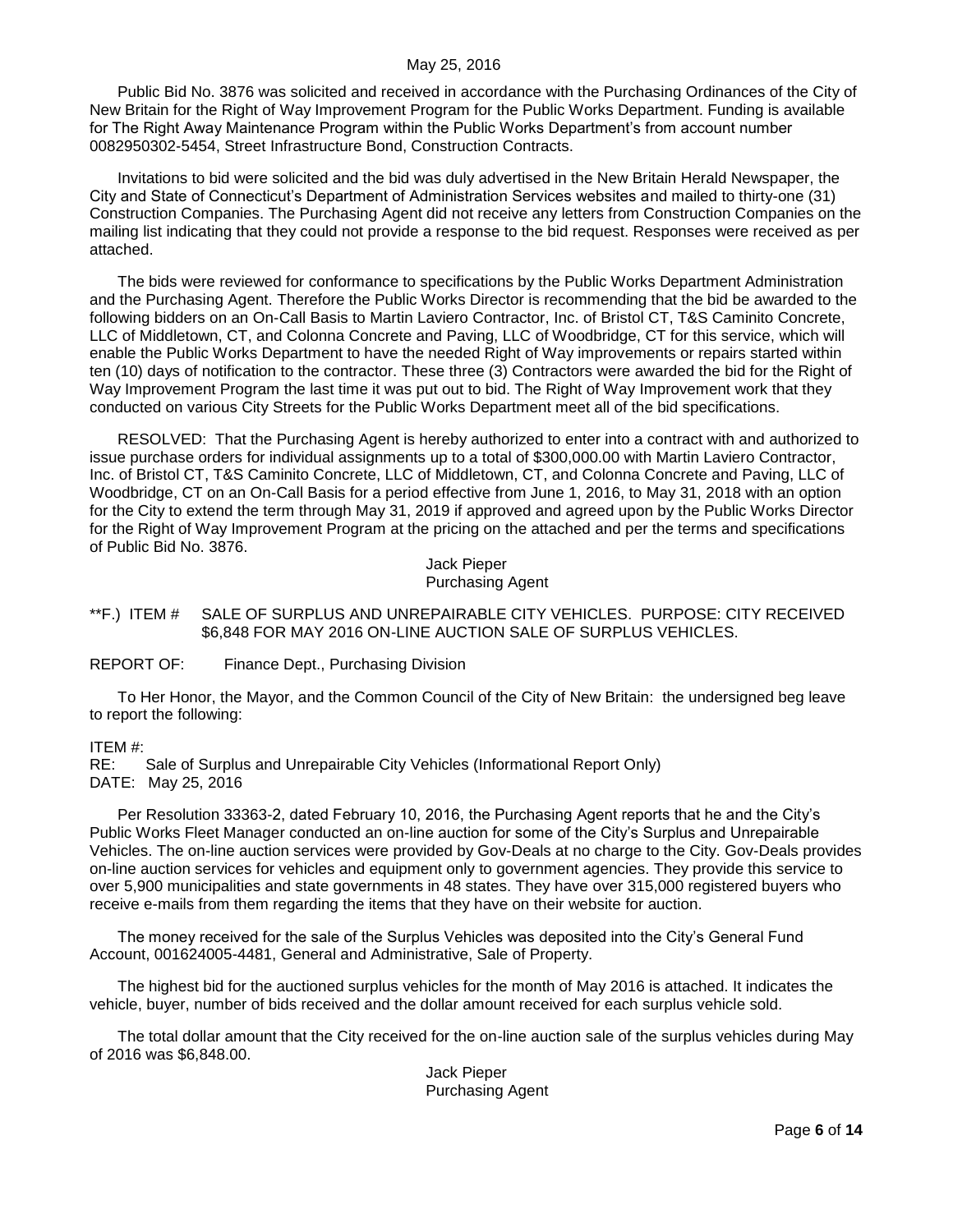## **DEPARTMENT OF PUBLIC WORKS**

<span id="page-6-0"></span>\*\*G.) ITEM # 2016 - 2017 SEWER USER FEES. PURPOSE: INCREASE OF SEWER USER RATE.

REPORT OF: Department of Public Works

To Her Honor, the Mayor, and the Common Council of the City of New Britain: the undersigned beg leave to report the following:

ITEM #:

RE: 2016 – 2017 SEWER USER FEES

On May 16, 2016 the Board of Public Works, acting as the Water Pollution Control Authority, held a required Public Hearing on the 2016-2017 Sewer User Fee rates.

The Board of Public Works convened immediately following the public hearing and approved the sewer user rate of \$3.88/ccf for properties serviced by New Britain-owned sanitary sewer lines which are located within the City of New Britain, and a 70% surcharge on the in-town sewer user fee for properties serviced by New Britainowned sanitary sewer lines but are not located within the City of New Britain.

Mark E. Moriarty, Director Public Works

# **TAX DEPARTMENT**

<span id="page-6-1"></span>\*\*H.) ITEM # TAX ABATEMENTS, CORRECTIONS AND REFUNDS.

REPORT OF: Tax Collector

To Her Honor, the Mayor, and the Common Council of the City of New Britain: the undersigned beg leave to report the following:

ITEM #:

RE: Tax Abatements, Corrections and Refunds

The Collector of Taxes has referred a list of tax abatements, corrections and refunds. Acceptance and adoption is respectfully recommended.

> Cheryl S. Blogoslawski Tax Collector

# **NEW RESOLUTIONS**

<span id="page-6-2"></span>1.) ITEM # NEW BRITAIN DOWNTOWN DISTRICT. PURPOSE: ADDITIONAL LEVY OF 4.2 MILLS FOR THE MUNICIPAL FISCAL YEAR BEGINNING JULY 1, 2016. W. PABON

Item # RE:

To Her Honor, the Mayor, and the Common Council of the City of New Britain: the undersigned beg leave to recommend the adoption of the following:

WHEREAS; the New Britain Downtown District was created in 1983 by majority vote of the property owners within the district in accordance with a resolution of the Common Council of the City of New Britain, and as amended by a resolution; and

WHEREAS; by requirement of Chapter of the Connecticut General Statutes and of Section VI, paragraph 1 (a) of the Ordinances establishing the district, the district budget as approved by a general meeting of property owners in the district is to be submitted to the City Treasurer, and a levy upon taxable interests in real property in the district is to be recommended to the Common Council; and

WHEREAS; at a general meeting of district property owners held on May 18, 2016 the attached budget was approved for submission to the City Treasurer; and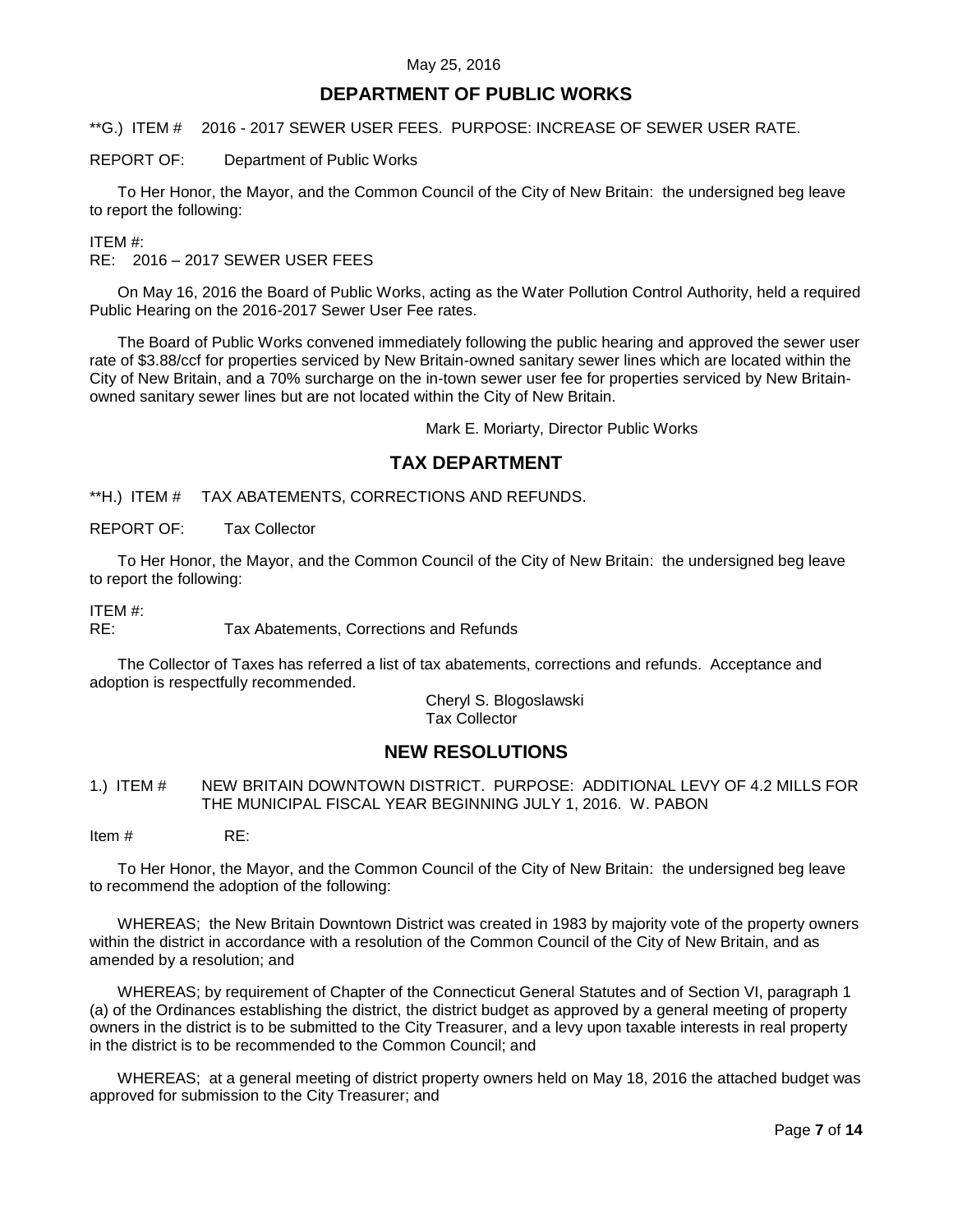WHEREAS; the property owners approved a levy upon taxable interests of 4.2 mills for the municipal fiscal year beginning July 1, 2016, NOW, THEREFORE, BE IT

RESOLVED; that the Common Council of the City of New Britain acknowledges receipt of the budget for the New Britain Downtown District for the fiscal year beginning July 1, 2016 and ending on June 30, 2017, as approved by a majority of the property owners of this municipal special services district established within the boundaries of the City of New Britain; and BE IT FURTHER

RESOLVED; that in accordance with Section 7-339r (d) of the Connecticut General Statutes, the Common Council shall impose the recommended levy of 4.2 mills for the municipal fiscal year beginning July 1, 2015, on the taxable interest in real property in such district, as described in Section III, paragraph 1 of the ordinance establishing the district, and such levy shall be in addition to the regular municipal levy for the benefit of the district.

### Alderman Wilfredo Pabon

### <span id="page-7-0"></span>2.) ITEM # BUDGET AMENDMENT – FAIRVIEW CEMETERY. PURPOSE: \$15,000 FROM FAIRVIEW CEMETERY TRUST TO TO DESIGN, LLC. FOR DEISGN SERVICES FOR NEW WATER LINES AND HOSE BIBS AT FAIRVIEW CEMETERY. S. BLACK, J. HARGRAVES, D. SALERNO, L. SALVIO

Item # RE: Fairview Cemetery Budget Amendment

To Her Honor, the Mayor, and the Common Council of the City of New Britain: the undersigned beg leave to recommend the adoption of the following:

Purpose: The purpose of this resolution is to set aside funding for the design services of new water lines and hose bibs at Fairview Cemetery.

Whereas, on Tuesday, April 12, 2016, the Fairview Cemetery Commission voted to withdraw \$15,000 from the Fairview Cemetery Trust in order to pay To Design, LLC for design services for new water lines and hose bibs at Fairview Cemetery, and

Whereas, the scope of the work to be provided by To Design, LLC will include: Schematic Design, Design Development, Construction Documents (review meeting with client and development team, water line plan, street connections plan, coordination with New Britain Water Department), Bidding Services (coordination of reproduction of drawings and specs, attending pre-bid conference) and Construction Administration (attending job meetings, preparing minutes, reviewing submittals, preparing and approving payment requests), and

Whereas, it is estimated that \$15,000 would be needed to cover the cost of the design services, and

Therefore, Be it Further Resolved, that the FY 15-16 Fairview Cemetery budget amended by \$15,000 for this purpose as outlined below:

| Increase Revenues: |                                        |   |        |
|--------------------|----------------------------------------|---|--------|
| 204419103-4567     | Cemetery Fund Revenue                  | ጥ | 15,000 |
|                    |                                        |   |        |
| Increase           |                                        |   |        |
| Expenditures:      |                                        |   |        |
| 204419103-5331     | Cemetery Fund - Professional Services  |   | 11,000 |
| 204419103-5454     | Cemetery Fund - Construction Contracts |   | 4,000  |
|                    |                                        | œ | 15.000 |

Alderwoman S. Black Alderman J. Hargraves Alderman D. Salerno Alderman L. Salvio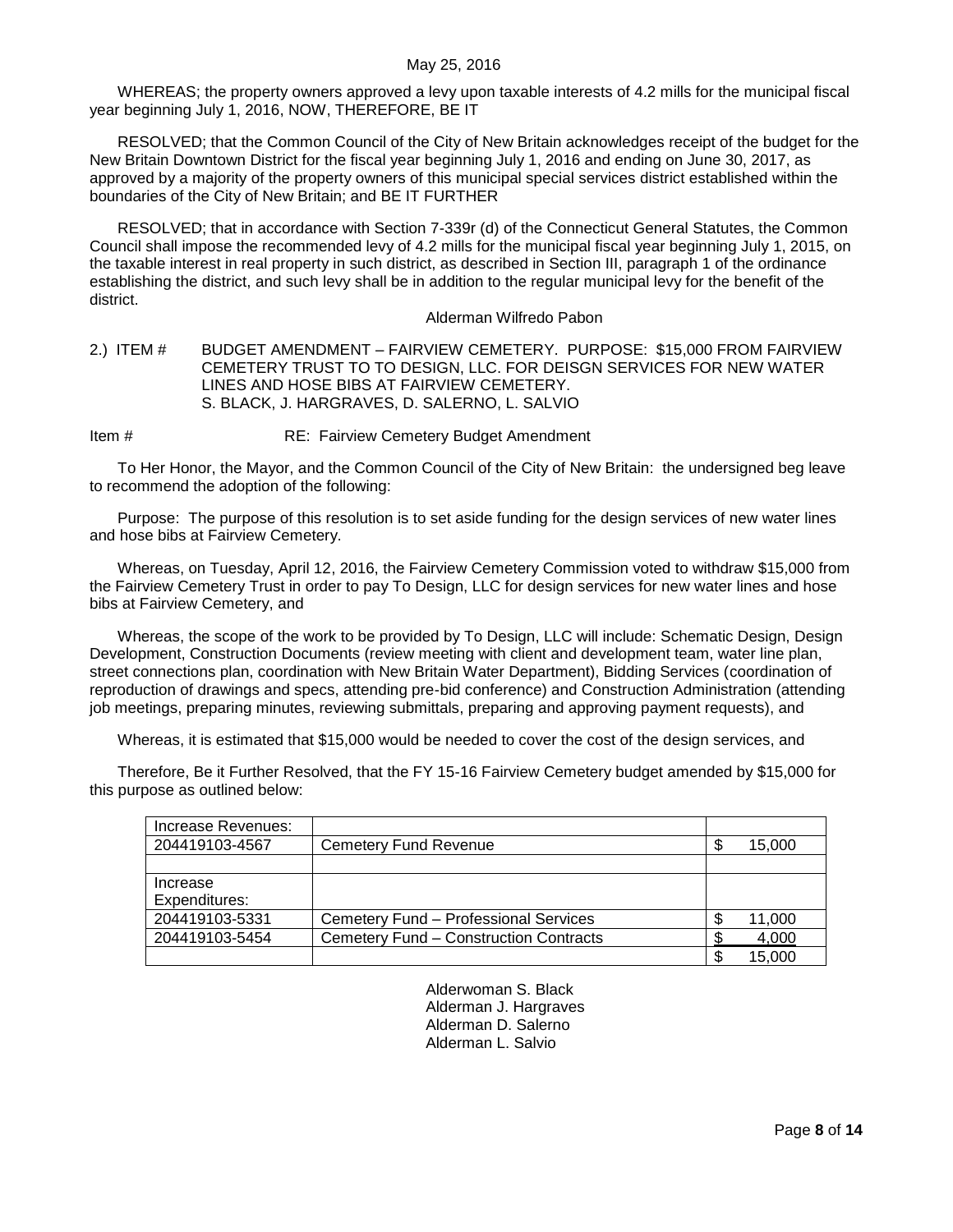### <span id="page-8-0"></span>3.) ITEM # CODE OF ORDINANCES SEC. 13-18. PURPOSE: PROPOSED AMENDMENT TO THE CODE OF ORDINANCES REGARDING THE DEFINITION OF FAMILY. D. NAPLES, R. SMEDLEY

Item # RE: Amend Sec. 13-18 of the Code of Ordinances regarding the definition of family.

To Her Honor, the Mayor, and the Common Council of the City of New Britain: the undersigned beg leave to recommend the adoption of the following:

BE IT ORDAINED BY THE COMMON COUNCIL OF THE CITY OF NEW BRITAIN that the Chapter 2, Section 13-18 of the Code of Ordinances City of New Britain, be amended as follows: (inserted text appears in underline; deleted text appears in strikethrough; new sections begin with the word [new]):

Sec. 13-18. - Definitions.

The following definitions shall apply in the interpretation and enforcement of this article. All terms not defined in this article, shall have the meaning ascribed thereto in section 201.0 of the state building code, if defined in such code.

Accessory building or structure shall mean a detached structure which is not used or not intended to be used for living or sleeping by human occupants and which is located on the same premises with a dwelling.

Appropriate authority shall mean that person within the governmental structure of the corporate unit who is charged with the administration of the appropriate code.

Approved shall mean approved by the local or state authority having such administrative authority.

Ashes shall mean the residue from the burning of combustible materials.

Basement shall mean the portion of the building partly underground, but having less than one-half its clear floor to ceiling height below the average grade of the adjoining ground.

Cellar shall mean the portion of the building partly underground, having one-half or more than one-half of its clear floor to ceiling height below the average grade of the adjoining ground.

Central heating system shall mean a single system supplying heat to one or more than one dwelling unit or more than one rooming unit.

Chimney shall mean a vertical masonry shaft of reinforced concrete or other approved noncombustible, heat-resisting material enclosing one or more flues for the purposes of removing products of combustion from solid, liquid or gaseous fuel.

Dilapidated shall mean no longer adequate for the purpose or use for which it was originally intended; having fallen into partial ruin or decay.

Dwelling shall mean any enclosed space wholly or partly used or intended to be used for living, sleeping, cooking and eating by human occupants; provided that, temporary housing as defined in this section, shall not be regarded as a dwelling.

Dwelling unit shall mean any room or group of rooms located within a dwelling and forming a single habitable unit with facilities used or intended to be used by a single family for living, sleeping, cooking and eating purposes.

Egress shall mean an arrangement of exit facilities to assure a safe means of exit from buildings.

Enforcement officer shall mean the official designated herein or otherwise charged with the responsibilities of administering this article, or his authorized representative.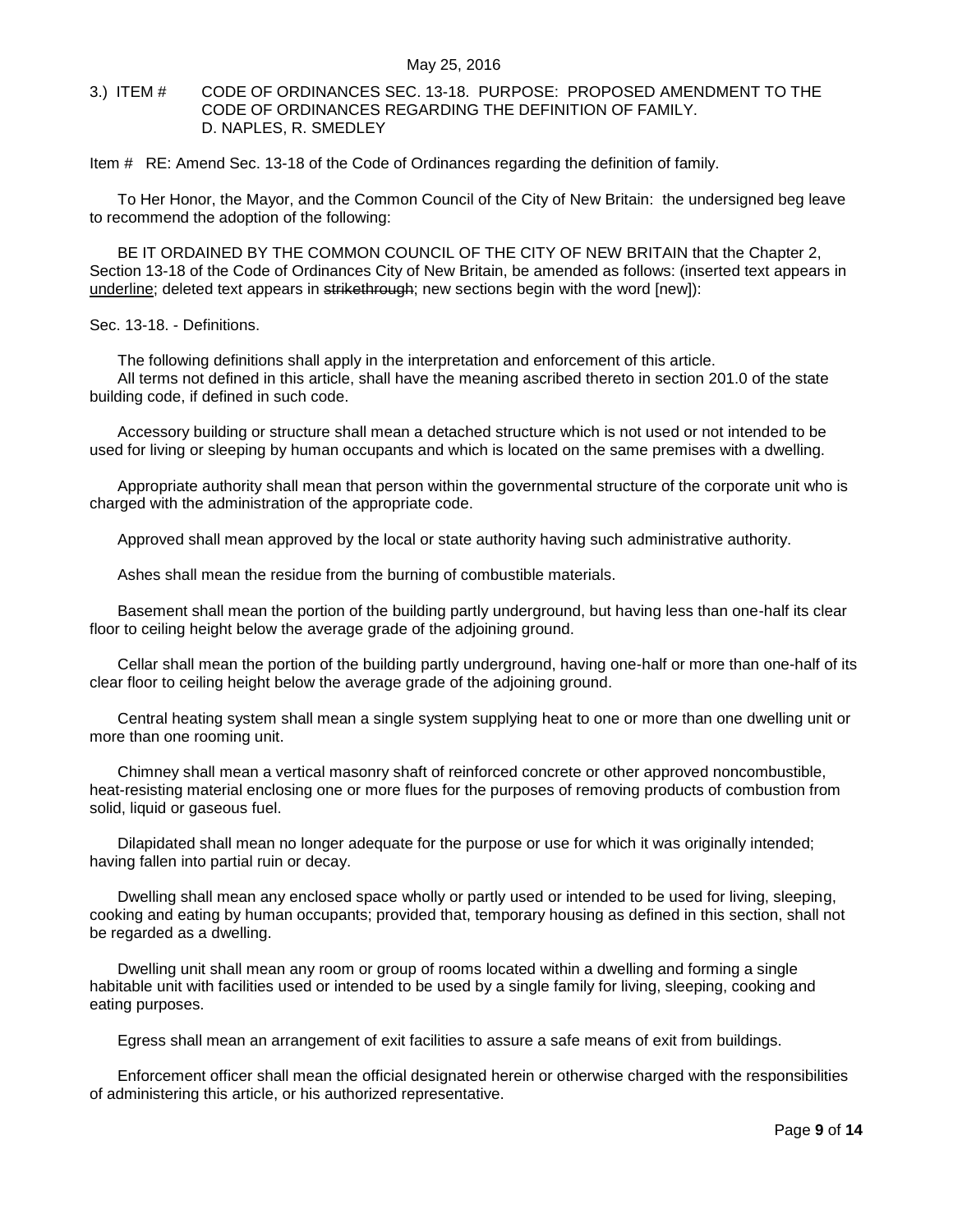Extermination shall mean the control and elimination of insects, rodents or other pests by eliminating their harborage places; by removing or making inaccessible materials that may serve as their food; by poisoning, spraying, fumigating, trapping or by any other recognized and legal pest elimination method approved by the enforcing officer.

Family shall mean any number of individuals, related by blood or legal adoption or by marriage, living and cooking together on the premises as a single housekeeping unit. When five (5) or fewer individuals not related by blood or by marriage do live and cook together on the premises as a single housekeeping unit, such individuals, not exceeding five (5), may be considered a "family." A group of not more than three (3) unrelated persons living and cooking as one housekeeping unit may be considered a "family".

Flush water closet shall mean a toilet bowl flushed with water under pressure with a water sealed trap above the floor level.

Garbage shall mean the animal and vegetable waste resulting from the handling, preparation, cooking, serving and nonconsumption of food; and shall also mean combustible waste material.

Guest shall mean any person who shares a dwelling unit in a non-permanent status for not more than thirty (30) days.

Gross floor area shall mean the total area of all habitable space in a building or structure.

Habitable room shall mean a room or enclosed floor space used or intended to be used for living, sleeping, cooking or eating purposes, excluding bathrooms, water closet compartments, laundries, furnace rooms, pantries, kitchenettes and utility rooms of less than fifty (50) square feet of floor space, foyers or communicating corridors, stairways, closets, storage space and workshops, hobby and recreation areas in unsealed or uninsulated parts of a structure below ground level or in attics.

Heated water shall mean water heated to a temperature of not less than one hundred twenty (120) degrees Fahrenheit, at the outlet.

Housing official shall mean the official charged with the administration and enforcement of this article, or his authorized representative.

Infestation shall mean the presence, within or around a dwelling or other structure, of insects, rodents or other pests.

Kitchen shall mean any room used for the storage of foods, preparation of foods and containing any or all of the following equipment: sink and/or other device for dish washing; stove or other device for cooking; and refrigerator or other device for cool storage of food.

Kitchenette shall mean a small kitchen or an alcove containing cooking facilities.

Kitchen sink shall mean a sink of size and design adequate for the purpose of washing eating and drinking utensils, located in the kitchen, properly connected with a cold and hot water line.

Lavatory sink shall mean a handwashing basin which is properly connected with both a hot and cold water line and which is separate and distinct from a kitchen sink.

Lead paint shall mean any pigmented, liquid substance applied to surfaces by brush, roller or spray in which the total non-volatile ingredient contains more than one per cent of lead, by weight, calculated as metallic lead.

Meaning of certain words. Whenever the words "dwelling," "dwelling unit," "rooming house," "rooming unit," "premises," and "structure" are used in this ordinance they shall be construed as though they were followed by the words "or any part thereof."

Multiple dwelling or multi-family dwelling shall mean any dwelling containing more than two (2) dwelling units and/or rooming units.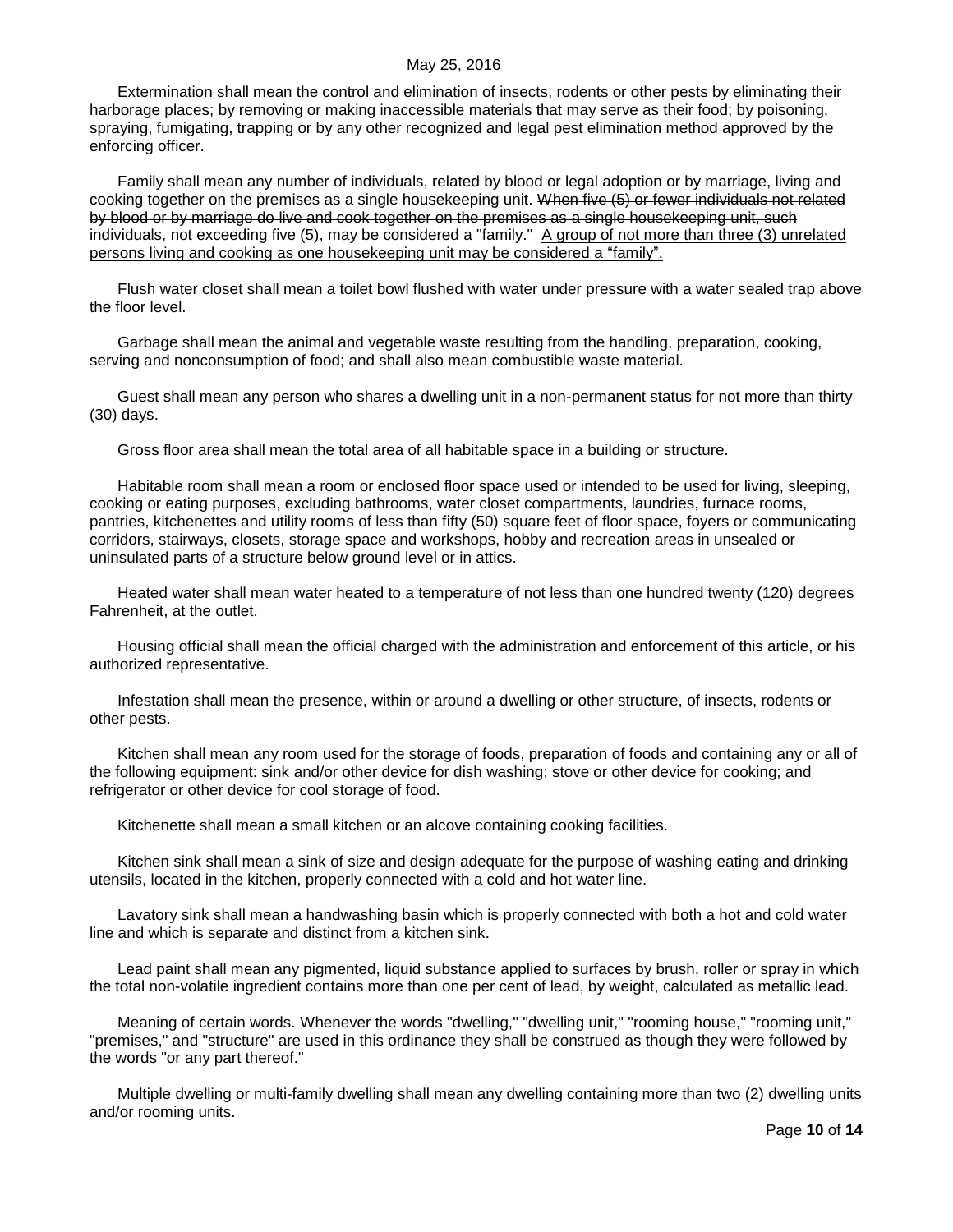Occupant shall mean any person over one year of age living, sleeping, cooking or eating in, or actually having possession of, a dwelling or rooming unit.

Operator shall mean any person who has charge, care, control, or management of a building, or part thereof, in which dwelling units or rooming units are let.

Ordinary summer conditions shall mean a temperature ten (10) degrees Fahrenheit below the highest recorded out-of-doors temperature in the locality for the prior ten (10) year period.

Ordinary winter conditions shall mean a temperature fifteen (15) degrees Fahrenheit above the lowest recorded out-of-doors temperature in the locality for the prior ten (10) year period.

Owner shall mean any person who, alone or jointly or severally with others:

- (1) Shall have legal title to any premise, dwelling or dwelling unit, with or without accompanying actual possession thereof, or
- (2) Shall have charge, care or control of any premise, dwelling or dwelling unit, as owner or agent of the owner, or an executor, administrator, trustee or guardian of the estate of the owner. Any such person thus representing the actual owner shall be bound to comply with the provisions of this article and of rules and regulations adopted pursuant thereto, to the same extent as if he were the owner.

Permissible occupancy shall mean the maximum number of persons permitted as family or household to reside in a dwelling unit or rooming unit based upon the square footage per person in habitable rooms.

Plumbing shall mean and include all of the following supplied facilities and equipment: gas pipes, gas burning equipment, water pipes, garbage disposal units, waste pipes, water closets, sinks, installed dishwashers, lavatories, bathtubs, shower baths, installed clothes washing machines, catch basins, drains, vents, and any other similar supplied fixtures, together with all connections to water, sewer, septic tank system, or gas lines.

Potential hazardous material shall mean any material, including building material, containing lead and/or other toxic heavy metal compound in concentrations dangerous to the public health as deemed by the state department of health.

Premises shall mean a platted lot or part thereof, or unplatted lot or parcel of land, or plot of land, either occupied or unoccupied by any dwelling or non-dwelling structure, and includes any such building, accessory structure, or other structures therein.

Privacy shall mean the existence of conditions which will permit an individual or individuals to carry out an activity commenced without interruption or interference, either by sight or sound by unwanted persons.

Properly connected shall mean connected in accordance with the ordinances of the city and the laws of the state as from time to time enforced; provided, however, that, the application of this definition shall not require the alteration or replacement of any connection in good working order and not constituting a hazard to life or health.

Rat harborage shall mean any conditions or place where rats can live, nest, or seek shelter.

Ratproofing shall mean a form of construction which will prevent the ingress or egress of rats to or from a given space or building, or from gaining access to food, water or harborage. It consists of the closing and keeping closed of every opening in foundations, basements, cellars, exterior and interior walls, ground or first floors, roofs, sidewalk gratings, sidewalk openings, and other places that may be reached and entered by rats climbing, burrowing or other methods, by the use of materials impervious to rat gnawing, and other methods approved by the director of health.

Refuse shall mean all putrescible and nonputrescible solids (except body wastes) including garbage, rubbish, ashes, and dead animals.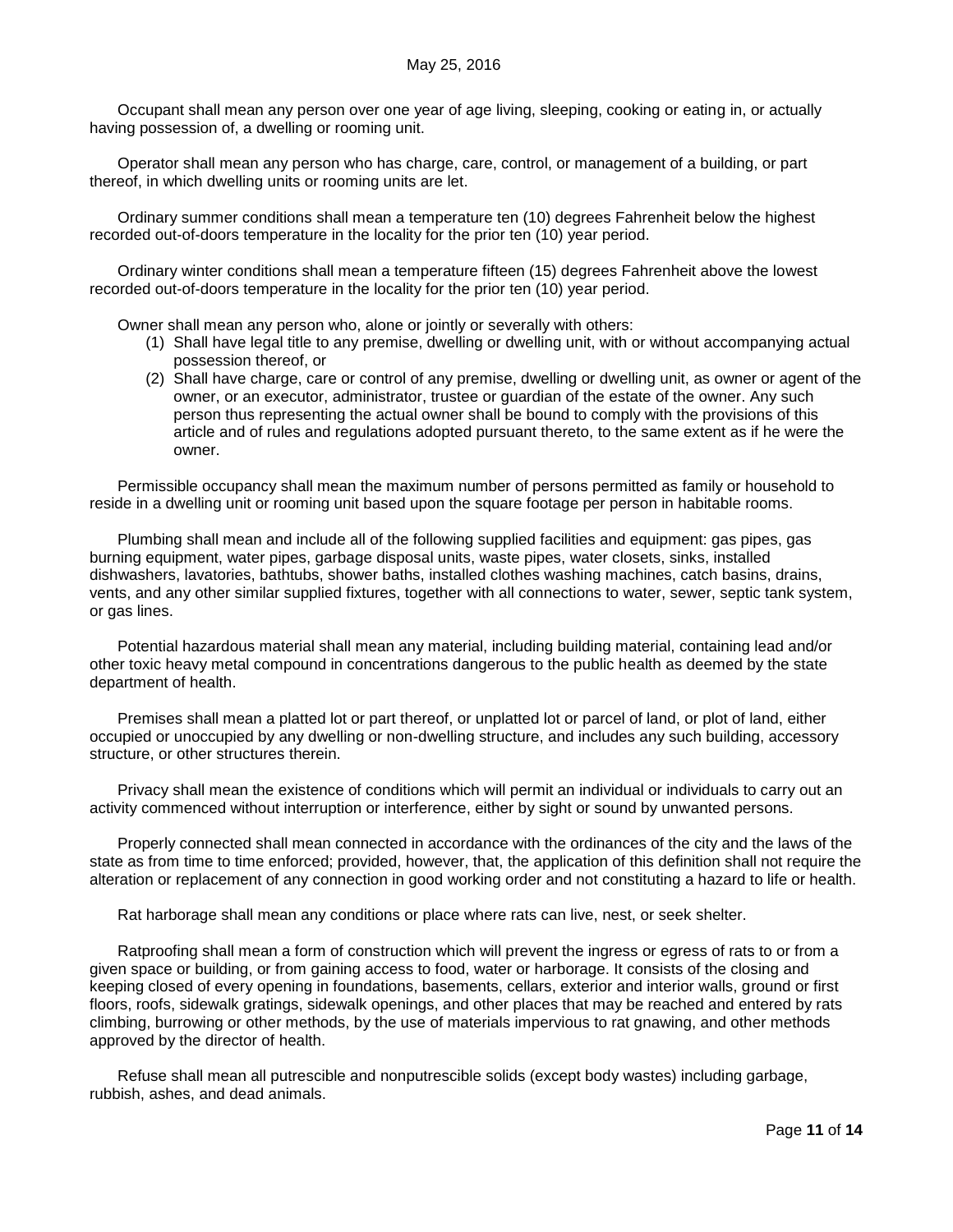Refuse container shall mean a watertight container that is constructed of metal or other durable material impervious to rodents, that is capable of being serviced without creating unsanitary conditions, or such other containers as have been approved by the appropriate authority. Openings to the container such as covers and doors shall be tight fitting.

Rooming house shall mean any dwelling, other than a hotel or motel, or that part of any dwelling containing one or more rooming units, in which space is let by the owner or operator to five (5) or more persons who are not members of a single family.

Rooming unit shall mean any room or group of rooms forming a single habitable unit used or intended to be used for living and sleeping, but not for cooking or eating purposes.

Rubbish shall mean nonputrescible solid wastes (excluding ashes) consisting of:

- (1) Combustible wastes as old batteries, paint scrapings, paper, cardboard, plastic containers, yard clippings, wood, and
- (2) Noncombustible wastes as tin cans, glass, crockery, dust.

Safety shall mean the condition of being reasonably free from danger and hazards which may cause accidents or disease.

Septic tank shall mean a receptacle, usually underground, to which sewage is drained and retained, to effect disintegration of the organic matter by bacteria, and as defined in section 19-13-B20A of the Connecticut Public Health Code.

Supplied shall mean paid for, furnished, provided by or under the control of the owner or operator.

Temporary housing shall mean any tent, trailer or other structure used for human shelter which is designed to be transportable and which is not attached to the ground, to another structure, or to any utility system on the same premises for more than thirty (30) consecutive days.

Tenement house shall mean any house or building, or portion thereof, which is rented, leased or hired out to be occupied, or is arranged or designed to be occupied, or is occupied, as the home or residence of three (3) or more families, living independently of each other, and doing their cooking upon the premises, and having a common right in the halls, stairways or yard.

Toilet shall mean a water closet with bowl and trap made in one piece, which is of such shape and form and which holds a sufficient quantity of water under pressure so that no fecal matter will collect on the surface of the bowl and which is equipped with flushing rims which permit the bowl to be properly flushed and scoured when water is discharged through the flushing rim.

Toxic substance shall mean any chemical product applied on the surface of, incorporated into or contained in any structural or decorative material which constitutes a potential hazard to human health at acute or chronic exposure levels.

Undefined words not specifically defined in this article or in section 201.0 of the state building code shall have the common definitions set forth in a standard dictionary.

Ventilation shall mean the process of supplying and removing air by natural or mechanical means to or from any space.

Workmanlike manner shall mean that such maintenance and repair shall be made in a reasonable skillful manner as is generally acceptable in the applicable trade or industry.

> Alderman Don Naples Alderman Robert Smedley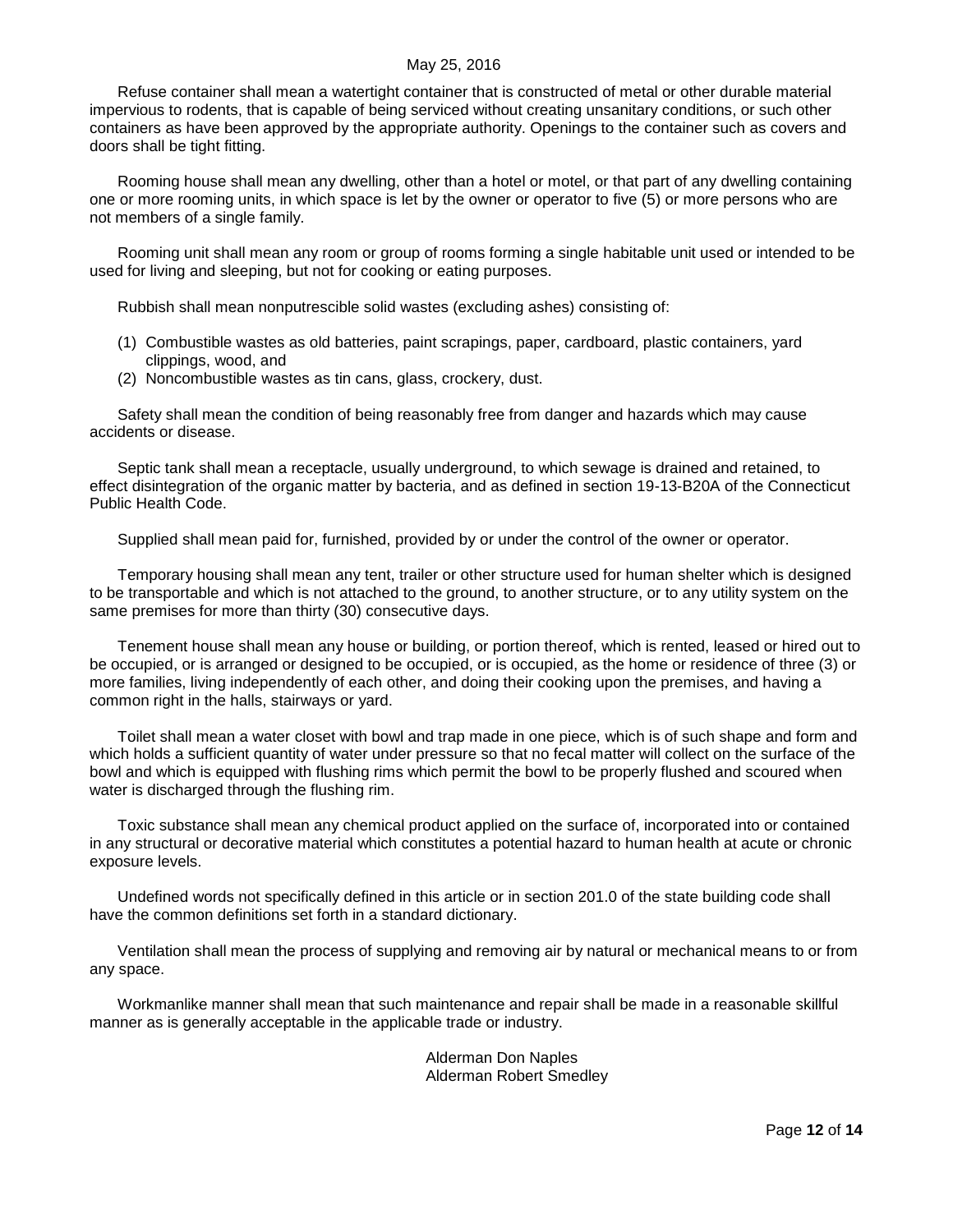<span id="page-12-0"></span>4.) ITEM # LEASE AGREEMENT. PURPOSE: LEASE OF THIRTY PARKING SPACES OF THE SERGEANT HENRYJ. SZCZESNY PARKING GARAGE TO THE HOUSING AUTHORITY OF THE CITY OF NEW BRITAIN FOR USE BY THE ELDERLY OF D'AMATO APARTMENTS. J. GIANTONIO

Item # RE: LEASING OF 30 PARKING SPACES – SZCZESNY PARKING GARAGE FOR USE BY THE ELDERLY OF D'AMATO APARTMENTS

To Her Honor, the Mayor, and the Common Council of the City of New Britain: the undersigned begs leave to recommend the adoption of the following:

TO AUTHORIZE THE CITY OF NEW BRITAIN TO ENTER INTO A LEASE AGREEMENT WITH THE HOUSING AUTHORITY OF THE CITY OF NEW BRITAIN TO LEASE A MINIMUM OF THIRTY (30) PARKING SPACES ON THE FIRST FLOOR OF THE FIRST SERGEANT HENRY J. SZCZESNY PARKING GARAGE AT A MONTHLY RATE OF \$30.00 PER VEHICLE FOR USE BY THE ELDERLY RESIDENTS OF THE D'AMATO APARTMENTS.

WHEREAS, the Housing Authority of the City of New Britain has requested to lease a minimum of thirty (30) parking spaces on the first floor of the First Sergeant Henry J. Szczesny Parking Garage for use by residents of the D'Amato Apartments, 40 Chestnut St., New Britain, Connecticut for the term July 1, 2016 through June 30, 2021; and

WHEREAS, the Housing Authority of the City of New Britain has been leasing thirty (30) parking spaces at the Szczesny Garage since April 1, 2004.

NOW, THEREFORE, BE IT RESOLVED that the City of New Britain is hereby authorized to enter into a Lease Agreement with the Housing Authority of the City of New Britain to lease a minimum of thirty (30) parking spaces on the 1<sup>st</sup> floor of the First Sergeant Henry J. Szczesny Parking Garage for the use by the elderly residents of D'Amato Apartments, for the rate of \$30.00 per month per vehicle from July 1, 2016 through June 30, 2021.

Alderman Jamie Giantonio

<span id="page-12-1"></span>5.) ITEM # DEEP GRANT. PURPOSE: WASTEZERO TO PERFORM PUBLIC OUTREACH AND EDUCATION RELATED TO IMPLEMENTING A "SMART" PAYT PROGRAM. D. NAPLES, J. SANDERS, JR.

Item # RE:

To Her Honor, the Mayor, and the Common Council of the City of New Britain: the undersigned beg leave to recommend the adoption of the following:

WHEREAS, in 2015 the City of New Britain participated in a "DEEP Dive" study conducted by the Department of Energy and Environmental Protection (DEEP) in partnership with WasteZero that studied implementing a "Save Money and Reduce Trash" (i.e. "SMART") PAYT program in New Britain; and

WHEREAS, the results of the "DEEP Dive" study showed that New Britain could reduce its municipal solid waste (residential trash) by over 40%, and save over \$2 million per year in reduced tipping fees and increased revenue related to implementing a bag based PAYT program; and

WHEREAS, "SMART" PAYT programs are environmentally sensitive and fiscally responsible as they allocate the cost of municipal waste disposal to residents based on their usage thus creating an incentive to reduce waste disposal in landfills and burn facilities while also encouraging recycling; and

WHEREAS, the City of New Britain has recently been awarded a grant for \$30k from the Department of Energy and Environmental Protection (DEEP) to do community based public outreach and education related to implementing a "SMART" PAYT program in New Britain; and